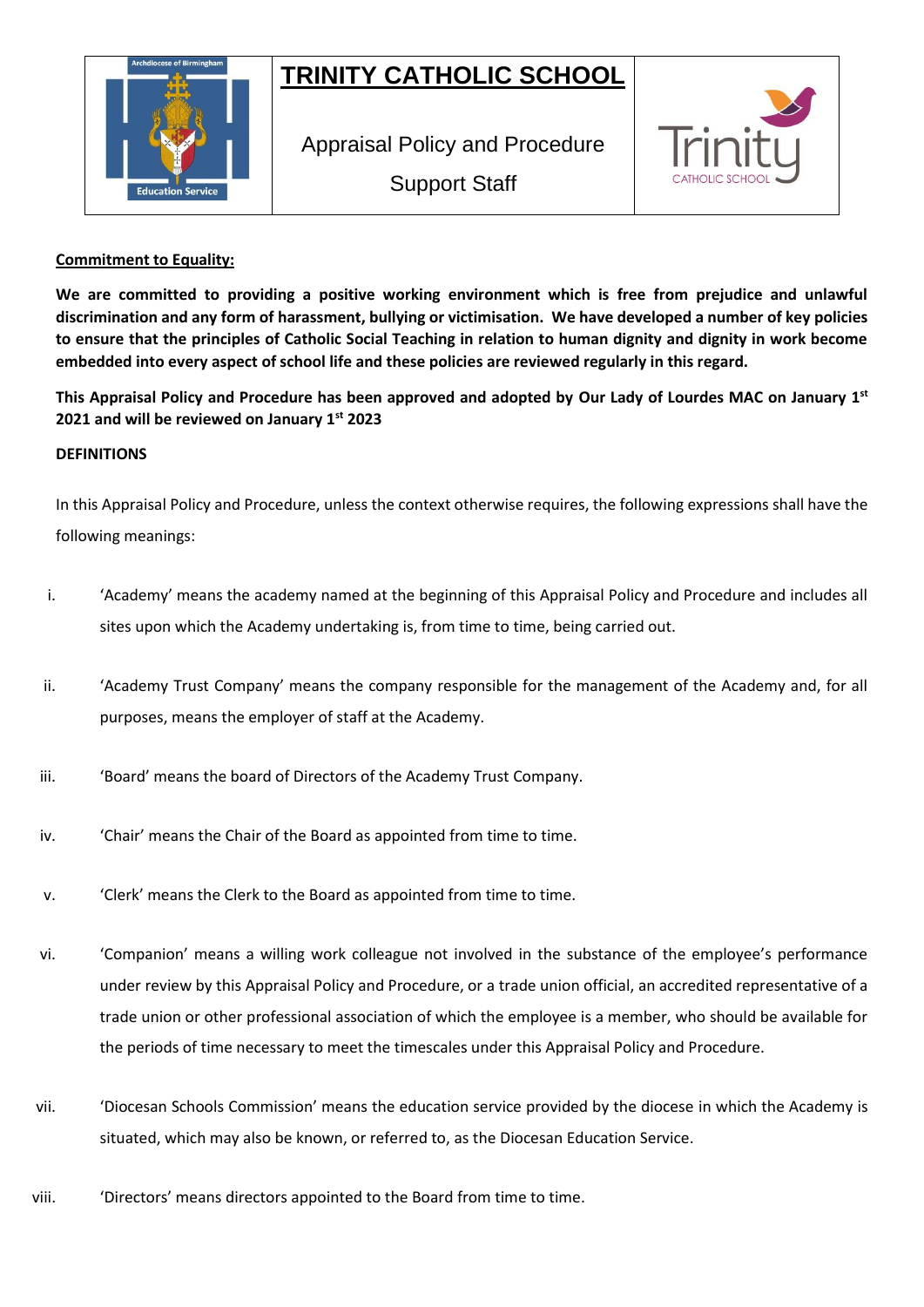- ix. 'Governing Board' means the body carrying out the employment functions of the Academy Trust Company in relation to the Academy and such term may include the Board or the Local Governing Body of the Academy
- x. 'Governors' means, (if appropriate to the context), the governors appointed or elected to the Local Governing Body, from time to time.
- xi. 'Headteacher' means the most senior teacher in the Academy who is responsible for its management and administration. Such teacher may also be referred to as the Head of School or Principal.
- xii. 'Local Governing Body' means, (if appropriate to the context), the Governors appointed to carry out specified functions in relation to the Academy as delegated by the Academy Trust Company.
- xiii. 'Working Day' means any day on which you would ordinarily work if you were a full-time employee. In other words, 'Working Day' may apply differently to teaching and non-teaching staff. However, part-time and fulltime staff will not be treated differently for the purposes of implementing this Appraisal Policy and Procedure.
- xiv. 'Working Week' means any week that you would ordinarily work.

# **1. APPLICATION**

- 1.1 Subject to Paragraph 1.2 below, this Appraisal Policy and Procedure applies to you if you are an employee or worker at the Academy and are not employed as a teacher or Headteacher (hereinafter referred to as an "employee" or "you").
- 1.2 This Appraisal Policy and Procedure does not apply to those employees who are employed under a contract of employment for less than one term and those who are subject to the Academy's Capability Policy and Procedure.

# **2. SCOPE**

- 2.1 The purpose of this Appraisal Policy and Procedure is to establish a framework for a clear and consistent review of the performance of employees and for supporting their development within the context of the Academy Trust Company's plan for improving educational provision and performance and in order to enhance Teachers' professional practice. The review shall have regard to any applicable codes of practice or standards applicable to the employee's employment as referenced in their job description.
- 2.2 The Academy Trust Company is committed to ensuring respect, objectivity, belief in the dignity of the individual, consistency of treatment and fairness in the operation of this Appraisal Policy and Procedure. This commitment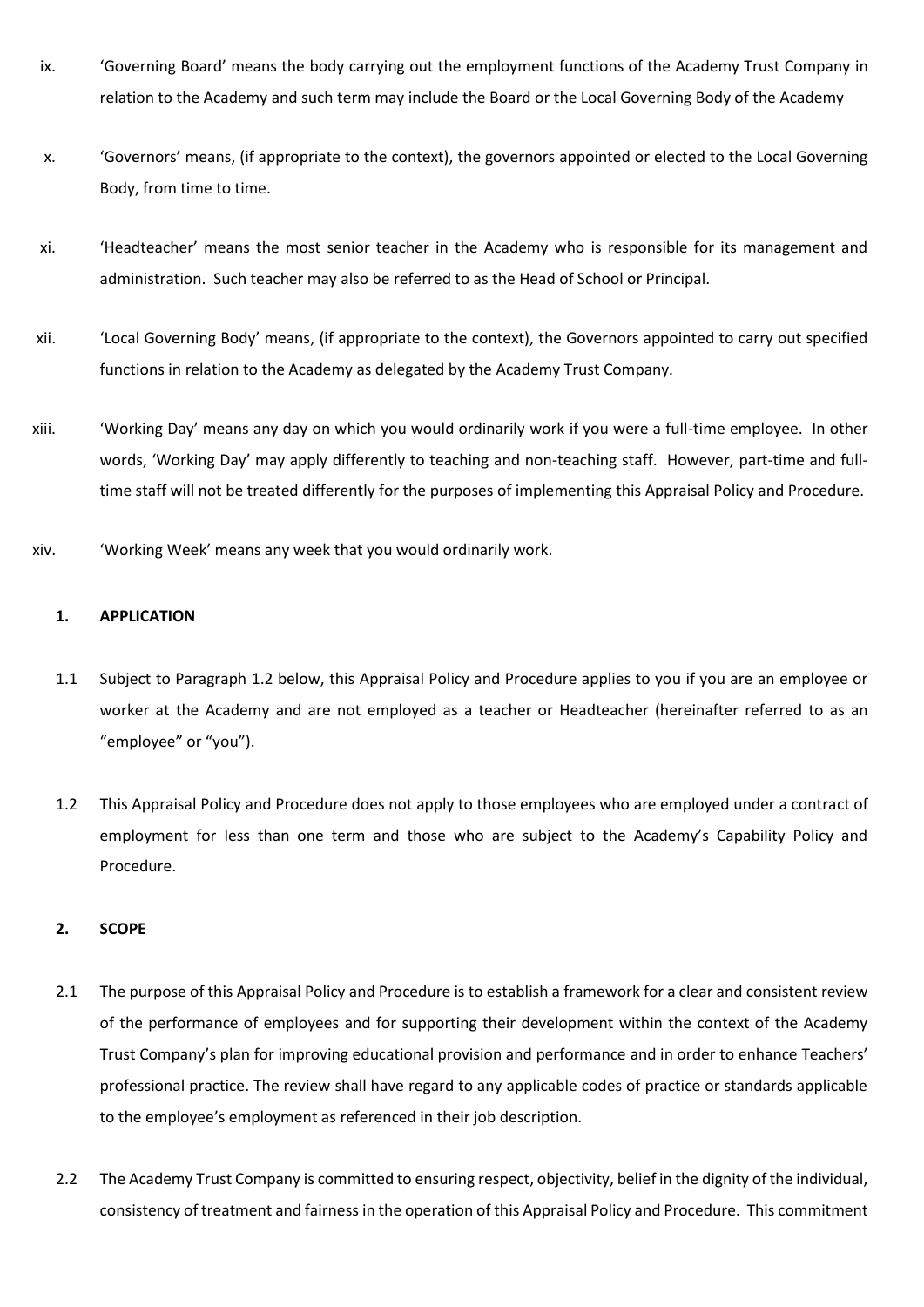extends to promoting equality of opportunity and eliminating unlawful discrimination throughout the Academy community [which includes all of the academies in the Academy Trust Company's group].

- 2.3 The Academy Trust Company is committed to providing a supportive working environment for all employees through this Appraisal Policy and Procedure. Concerns about an employee's performance will always be addressed in the first instance through the operation of this Appraisal Policy and Procedure. Where it is not possible to resolve concerns through the operation of this Appraisal Policy and Procedure it may be necessary to consider whether to invoke the Academy's Capability Policy and Procedure in accordance with Paragraph 9.
- 2.4 This Appraisal Policy and Procedure does not form part of any other procedure but relevant information on appraisal, including Appraisal Reports, may be taken into account in relation to the operation of other applicable policies and procedures.
- 2.5 An employee is entitled to have access, by arrangement, to their personnel file and to request the deletion of time-expired records in line with the provisions of the General Data Protection Regulation and the Data Protection Act 2018.
- 2.6 The Academy Trust Company delegates its authority in the manner set out in this policy.
- 2.7 The Academy Trust Company is committed to ensuring that the operation of this Appraisal Policy and Procedure does not lead to an unnecessary increase in workload for employees and Appraisers. This Appraisal Policy and Procedure will always be applied in a way which is robust and fair, whilst monitoring the impact on workload for employees, Appraisers, Directors and Governors.

## **3. APPRAISAL IN A CATHOLIC CONTEXT**

- 3.1 Appraisal will be a supportive and developmental process designed to ensure that all employees have the skills and support they need to carry out their role effectively within the context of the Academy Trust Company's ethos. It will help to ensure that employees are able to continue to improve their professional practice and develop as professionals in their area of expertise.
- 3.2 Arrangements for appraisal will be conducted in such a way that employees will be secure in the knowledge that their progress and commitment to the Academy are acknowledged.
- 3.3 Appraisal is a time to celebrate achievement wherever possible, as well as for discerning where there is scope for development. Challenge is at the heart of the Gospels. Christ challenged all whom he encountered, each according to their needs and readiness.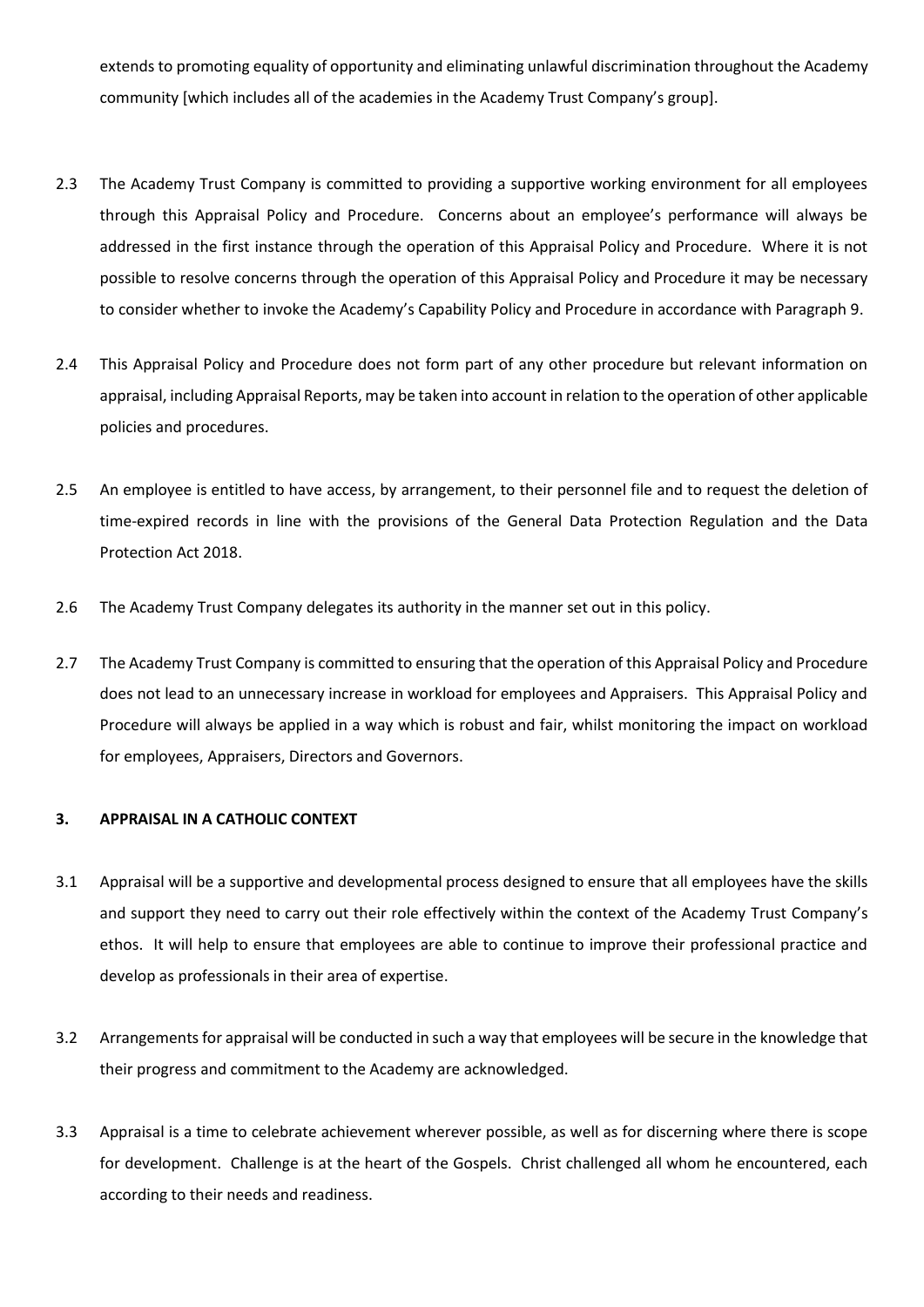3.4 This Appraisal Policy and Procedure offers opportunities to ensure justice for employees and pupils alike and has the potential for the expression of Christian qualities such as honesty, self-knowledge, respect for others and their gifts, recognition of the needs and achievements of others, challenge of self and others, personal growth and openness.

## **4. THE APPRAISAL PERIOD**

- 4.1 The Appraisal Period will run for twelve months from 31<sup>st</sup> October 2020 to 31<sup>st</sup> October 2021
- 4.2 Employees who are employed on a fixed-term or temporary contract of less than one year will have their performance managed in accordance with the principles underpinning this Appraisal Policy and Procedure. The length of the Appraisal Period will be determined by the duration of their contract of employment.
- 4.3 Where an employee starts their employment with the Academy Trust Company part-way through the Academy's usual Appraisal Period, the Headteacher shall determine the proportionate length of the Appraisal Period for that employee with a view to bringing his/her Appraisal Period into line with the Academy's usual Appraisal Period (as per Paragraph 4.1 above) as soon as possible.
- 4.4 Where an employee transfers to a new post within the Academy [or any other Academy within the Academy Trust Company's Group] part-way through an Appraisal Period, the Headteacher shall determine, in discussion with the Teacher, whether the Appraisal Period should be re-set and whether the Appraiser should be changed.

## **5. APPOINTING APPRAISERS**

- 5.1 The Headteacher will appoint an Appraiser to appraise each employee of the Academy during the Appraisal Period. Appraisers should have received appropriate training for the role.
- 5.2 The Appraiser will set the employee objectives in accordance with Paragraph 6 below.
- 5.3 The Appraiser, through the Headteacher and/or Governing Board, may seek advice from other external advisers including, but not limited to, the Diocesan Schools Commission.
- 5.4 Where it becomes apparent that an Appraiser appointed by the Headteacher will be absent for the majority of the Appraisal Period, the Headteacher may perform the duties of the Appraiser or delegate those duties to another employee for the duration of the absence.
- 5.5 Where an employee has an objection to the choice of Appraiser, their concerns will be carefully considered by the Headteacher and, where it can be reasonably accommodated, an alternative Appraiser will be provided.

## **6. SETTING OBJECTIVES**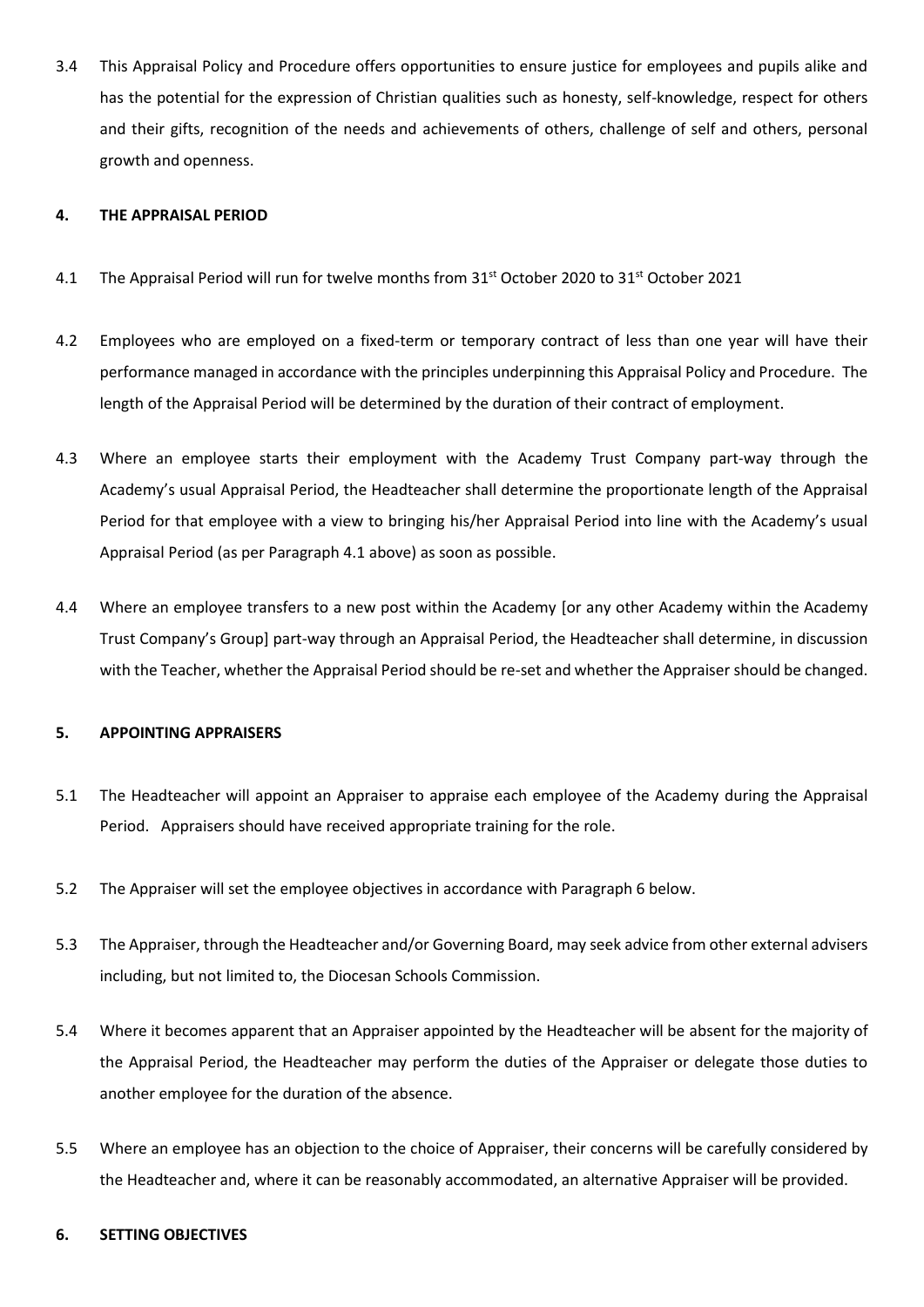- 6.1 Appraisal objectives should reflect the Catholic identity and mission of the Academy Trust Company and the values it proclaims<sup>1</sup> and Appraisers are expected to explore the alignment of such objectives with the Academy's priorities and plans, working at all times to ensure that the Catholic ethos is developed, preserved and maintained.
- 6.2 The Appraiser and the employee will engage in a professional dialogue with a view to agreeing a realistic number of objectives which shall be reasonably achievable during the course of the Appraisal Period taking into account the professional development aspirations of the employee. Objectives may be revised following discussion with the employee if circumstances change. The Academy operates a system of moderation to ensure that all appraisals are carried out in a consistent manner. Objectives will be moderated across the Academy [and other academies in the Academy Trust Company's group] to ensure that they are consistent between employees with similar experience and levels of responsibility. Should the objectives not be agreed, a record of the employee's comments in relation to the objectives set shall be added to the appraisal documentation but the final decision on allocation of objectives rests with the Appraiser.
- 6.3 The objectives set for each employee will, if achieved, contribute to the Academy's plans for improving educational provision and improving the progress, development and well-being of the pupils at the Academy.
- 6.4 Objectives, where met, should contribute to improving the progress, development and well-being of pupils at the Academy as understood in relation to the Catholic nature of the Academy and so include the academic, spiritual, moral, social, emotional and cultural development of each pupil.
- 6.5 The objectives set will be Challenging, Specific, Measurable, Achievable, Realistic and Time-bound and will be appropriate to the employee's role and level of experience.
- 6.6 The Appraiser will take into account the Academy's work/life balance strategy and the effects of an individual's circumstances, including any disability requiring the implementation of reasonable adjustments, when agreeing objectives and Appraisers will include a review of an employee's workload in the Appraisal Report.
- 6.7 Following discussion between the Appraiser and the employee, set objectives may be revised by the Appraiser in accordance with the needs of the Academy and the employee, and any such revision(s) to set objectives will be recorded in writing and a copy will be provided to the employee.

## **7. REVIEWING PERFORMANCE**

#### **Gathering Evidence**

<sup>&</sup>lt;sup>1</sup> Such values should include the principles of Catholic social teaching in respect of justice for all, the needs of the whole person, respect for the individual and the community and the preferential option for the poor. More information about these principles and how they might apply in the context of appraisal can be found in the CES User Guide.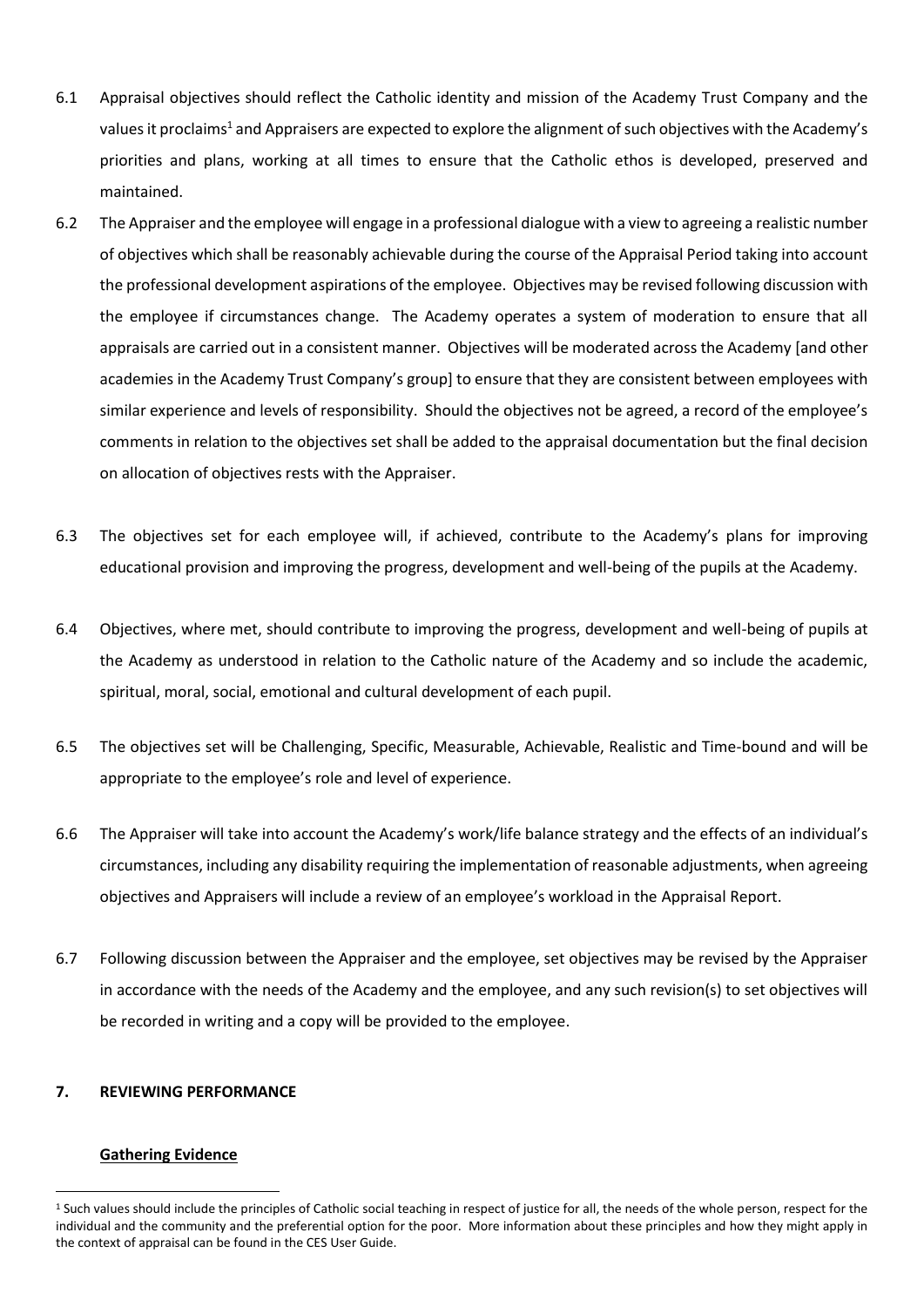- 7.1 In order to review performance, the Appraiser will need to rely on the available evidence obtained in connection with the employee's performance. The evidence required will depend on the employee's role and where possible, the evidence to be obtained should be agreed when the objectives are set.
- 7.2 When collecting evidence, the focus will be on using evidence which is readily available from day to day practice wherever possible.

#### **Observation**

- 7.3 The Academy Trust Company believes that observation of work practice is important both as a way of reviewing employee performance in order to identify any particular strengths and areas for development as well as gaining useful information which can inform Academy improvement more generally.
- 7.4 All observation of work in practice will be carried out in a supportive fashion and will not lead to unnecessary increases in workload and all feedback will be developmental.
- 7.5 Employees will receive constructive feedback on their performance throughout the year and as soon as practicable after observation has taken place or other evidence has come to light. Feedback will include discussion with the employee, highlighting their areas of strength and areas that need attention and will determine any appropriate action required.

#### **Development and Support**

7.6 Appraisal is a supportive process which will be used to inform the employee's continuing professional development. The Academy Trust Company wishes to encourage a culture in which all employees take responsibility for improving the Academy [and all academies in the Academy Trust Company's Group] through appropriate professional development. Professional development will be linked to the Academy's improvement priorities and to the ongoing professional development needs and priorities of individual employees.

#### **Informal Support**

7.7 An employee's line manager may identify concerns on an informal basis at any time about any performance falling short of the standards expected by the Academy and/or the Academy Trust Company and/or the Governing Board (as appropriate).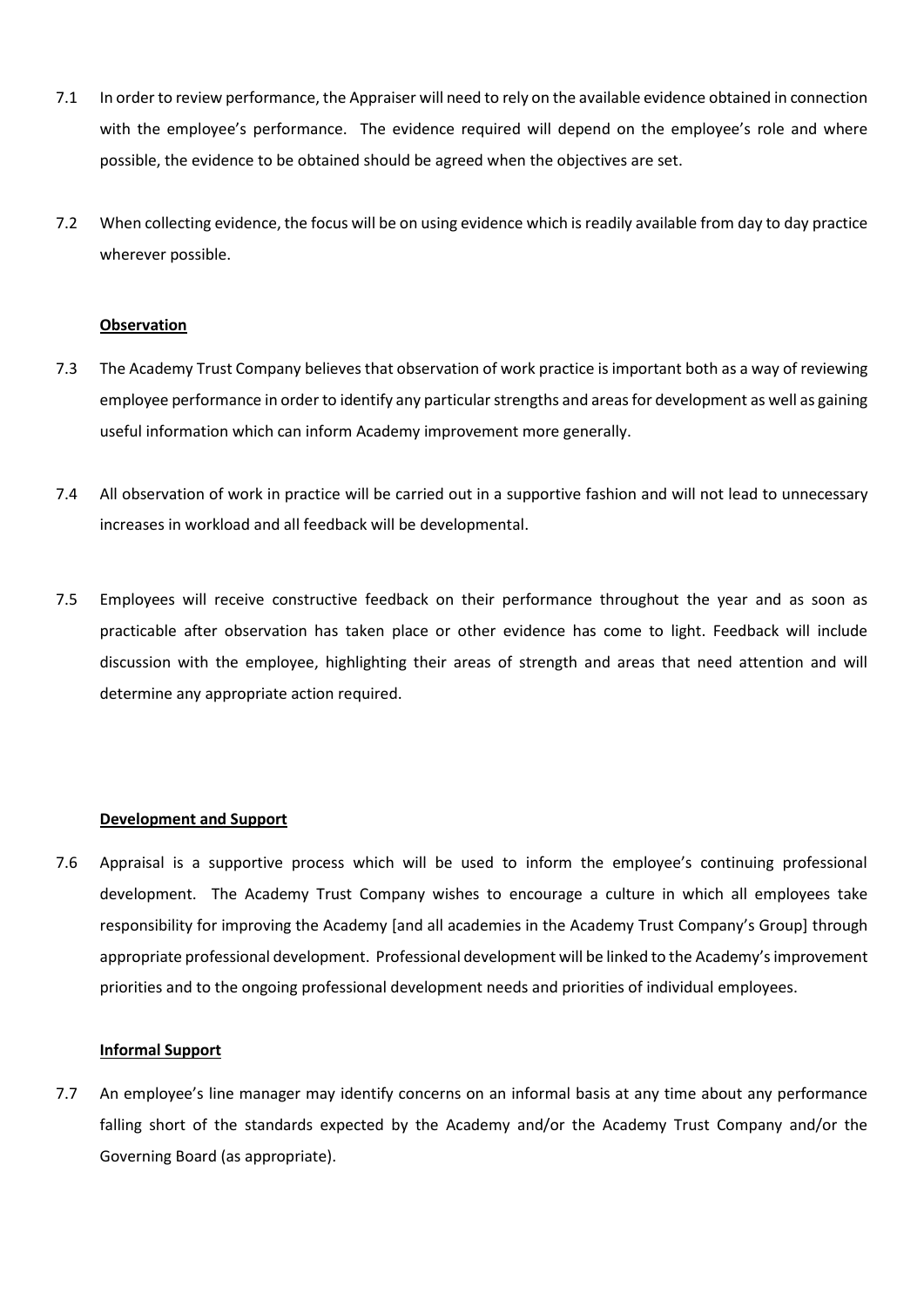- 7.8 An employee's line manager may also provide informal advice and appropriate support which may include training, coaching, mentoring, counselling, monitoring, working in a professional learning community, learning and development opportunities, supervision, occupational health, arrangements for observation of lessons taught by teachers at the Academy or elsewhere or discussing practice with advisory teachers or other employees (as appropriate to the employee's role). These arrangements will take into account the employee's workload.
- 7.9 Informal support could include reaffirming the expectations that the Academy and/or the Academy Trust Company and/or the Governing Board (as appropriate) has of the employee and what support may be provided to help the employee to meet those expectations.
- 7.10 Informal support may be recorded in writing and may be referred to at a later stage as evidence of an attempt to address the concerns identified using informal support and the outcome of such an attempt. Where any informal support is recorded in writing, the employee will be provided with a copy of any written record and will be given 5 Working Days to comment on the written record in writing.

## **Alternative Support**

- 7.11 There may be a situation where the employee's line manager and/or the Appraiser considers that a recent promotion or job change has been a contributory factor in any unsatisfactory performance. In such a case, informal support should be provided as described in Paragraphs 7.7 and 7.10 above.
- 7.12 If such informal support is ineffective, the employee's line manager/Appraiser may offer the employee the option of agreeing to voluntarily give up the promotion or job change as an alternative to proceeding with formal action pursuant to Paragraph 9 of this Appraisal Policy and Procedure.

#### **8. ANNUAL REVIEW**

- 8.1 Employees' performance will be formally reviewed in respect of each Appraisal Period by way of an Annual Review.
- 8.2 The Annual Review is the end point to the annual Appraisal Period but performance and development priorities will be reviewed and addressed throughout the year at interim meetings (which shall be conducted in person or via other appropriate medium, depending on the circumstances). Employee workload will be considered when determining the frequency of such interim meetings.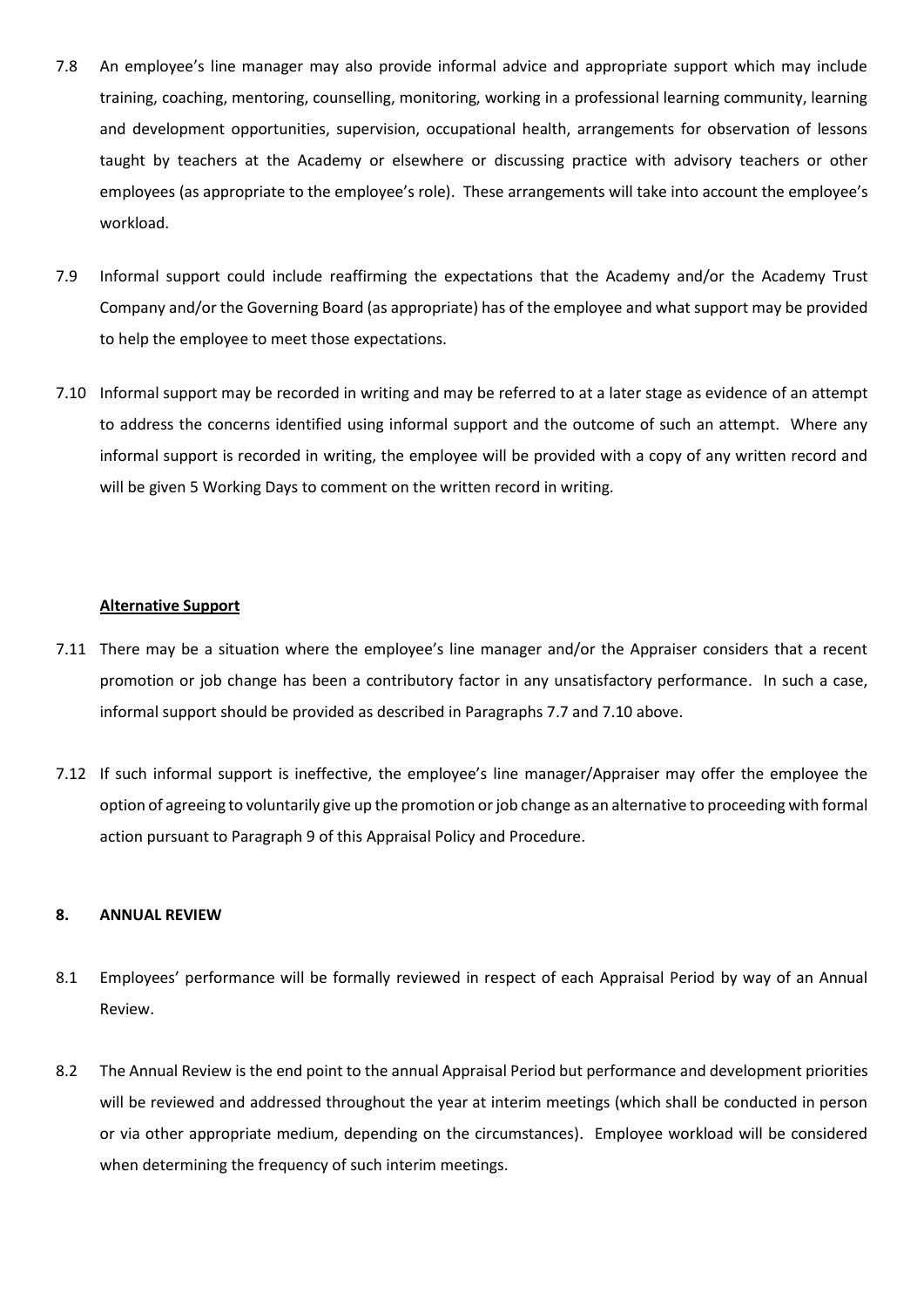- 8.3 The employee will receive, as soon as practicable following the end of each Appraisal Period but in any event by **November 15th of each academic year** a written Appraisal Report. The employee will have the opportunity to comment on the Appraisal Report in writing.
- 8.4 The Appraisal Report will include:
- (a) Details of the employee's objectives for the relevant Appraisal Period;
- (b) A review of the employee's performance of their role and responsibilities against their objectives and any relevant standards;
- (c) An assessment of the employee's training and development needs and details of any action that should be taken to address them;
- (d) A recommendation on pay where that is relevant;
- (e) A space for the employee's own comments;
- 8.5 A review meeting will take place after the end of the Appraisal Period to discuss the content of the Appraisal Report and the employee's written comments in the Appraisal Report (if any), to decide any further action required, including setting a period for review of performance, and to inform objective setting for the next Appraisal Period.
- 8.6 Where it has not been possible for employees to fully meet their objectives because the agreed support has not been provided this will be taken into account in the review meeting.

## **9. EMPLOYEES EXPERIENCING DIFFICULTIES**

- 9.1 It is the Academy's aim, when dealing with an employee experiencing difficulties, to provide support and guidance through the appraisal process in such a way that the employee's performance improves and the problem is, therefore, resolved.
- 9.2 Where it is apparent that an employee's personal circumstances are leading to difficulties at work, the Academy will aim to establish informally whether the reason is due to ill-health, lack of competence, misconduct or other mitigating personal circumstances. Support will then be offered and/or appropriate action taken as soon as reasonably practicable, without waiting for the Annual Review detailed in Paragraph 8. Support could include informal advice and appropriate support which may include training, coaching, mentoring, counselling, monitoring, working in a professional learning community, learning and development opportunities, supervision, occupational health, arrangements for observation of lessons taught by teachers at the Academy or elsewhere or discussing practice with advisory teachers or other employees (as appropriate to the employee's role). These arrangements will take into account the employee's workload.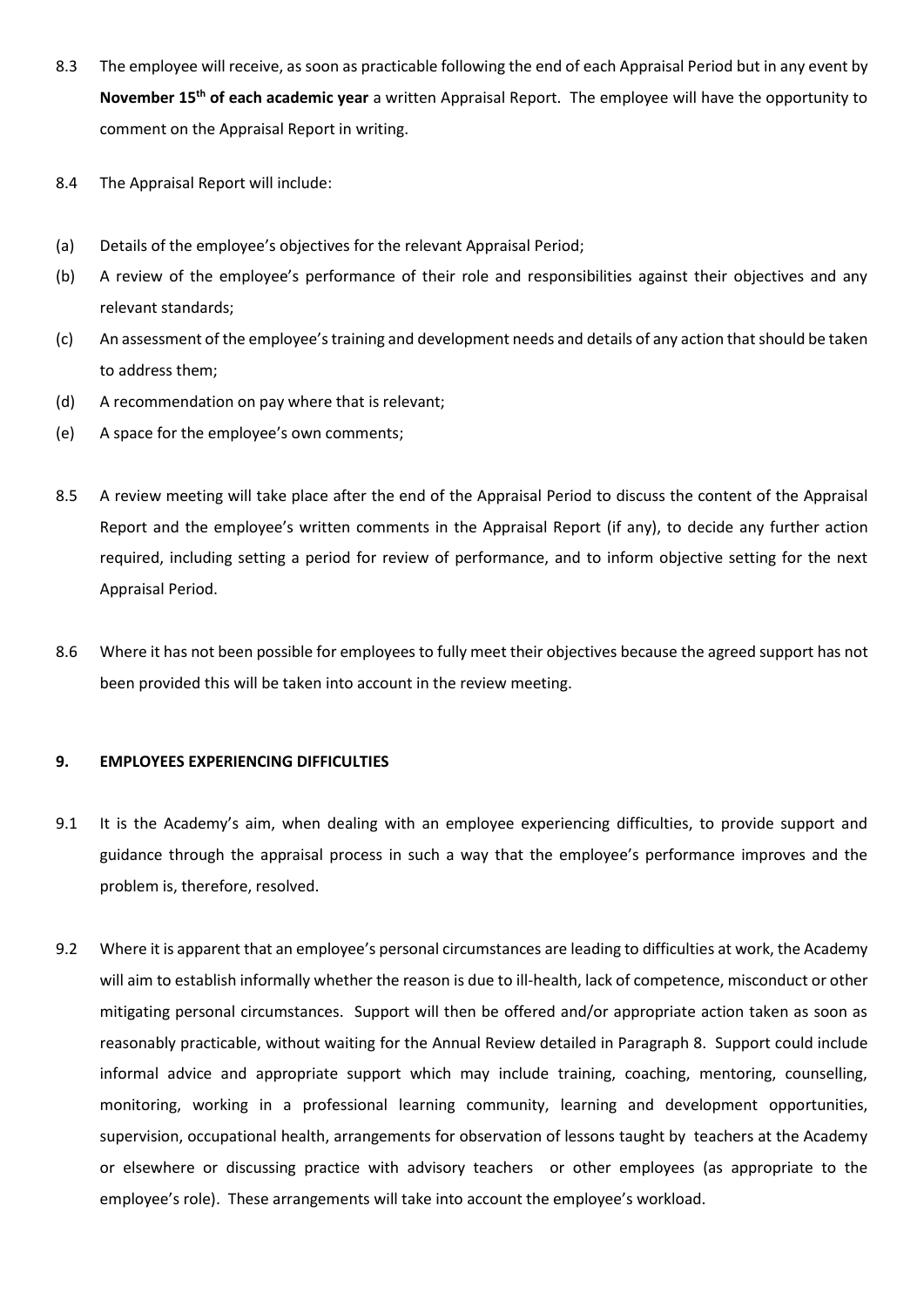- 9.3 If an Appraiser identifies through the appraisal process, or via other sources of information, that the difficulties experienced by the employee are such that, if not rectified, could lead to the Academy's Capability Policy and Procedure being invoked, the Appraiser, the Headteacher or a member of the senior leadership team (as appropriate) will meet with the employee to:
- (a) Give clear written feedback to the employee about the nature and seriousness of the concerns;
- (b) Give the employee the opportunity to comment on, refute, explain and discuss the concerns;
- (c) Give the employee at least 5 Working Days' notice that a meeting will be held to discuss targets for improvement alongside a programme of support, and inform the employee that they have the right to be accompanied at any such meetings by a Companion;
- (d) In consultation with the employee at the above meeting, an action plan with support will be established (e.g. coaching, training, in-class support, mentoring, structured observations, visits to other classes or schools or discussions with advisory teachers or other employees, (as appropriate to the employee's role), that will help address those specific concerns;
- (e) Make clear how progress will be monitored and when it will be reviewed; and
- (f) Explain the implications and process if no, or no sufficient, improvement is made.
- 9.4 The employee's progress will continue to be monitored as part of the appraisal process and a reasonable time will be given for their performance to improve. The relevant monitoring period will depend on the circumstances but will usually be for a period of between 6 and 11 Working Weeks, with appropriate support as agreed in the action plan detailed in Paragraph 9.3(d) above in order that the aim of improving performance can be achieved. During this monitoring period the employee will be given regular feedback on his or her progress and arrangements will be made to modify the support programme if appropriate.
- 9.5 At the end of the review period referred to in Paragraph 9.4 above, if sufficient improvement is made, such that the employee is performing at a level that indicates there is no longer a possibility of the Academy's Capability Policy and Procedure being invoked, the employee will be informed of this at a formal meeting with the Appraiser. Following this meeting, the appraisal process will continue as normal. The employee will be given at least 5 Working Days' notice of such formal meeting and will have the right to be accompanied by a Companion. The outcome of such meeting will be confirmed in writing to the employee within 5 Working Days of the meeting taking place.
- 9.6 If no, or no sufficient, improvement has been made by the end of the monitoring period referred to in Paragraph 9.4 above, the employee will be invited to a transition meeting with the Appraiser to determine whether the Academy's Capability Policy and Procedure needs to be invoked or whether the appraisal process will remain in place. The employee will be given at least 5 Working Days' notice of such meeting and shall be entitled to be accompanied at the meeting by a Companion. The outcome of such meeting will be confirmed in writing to the employee within 5 Working Days of the meeting.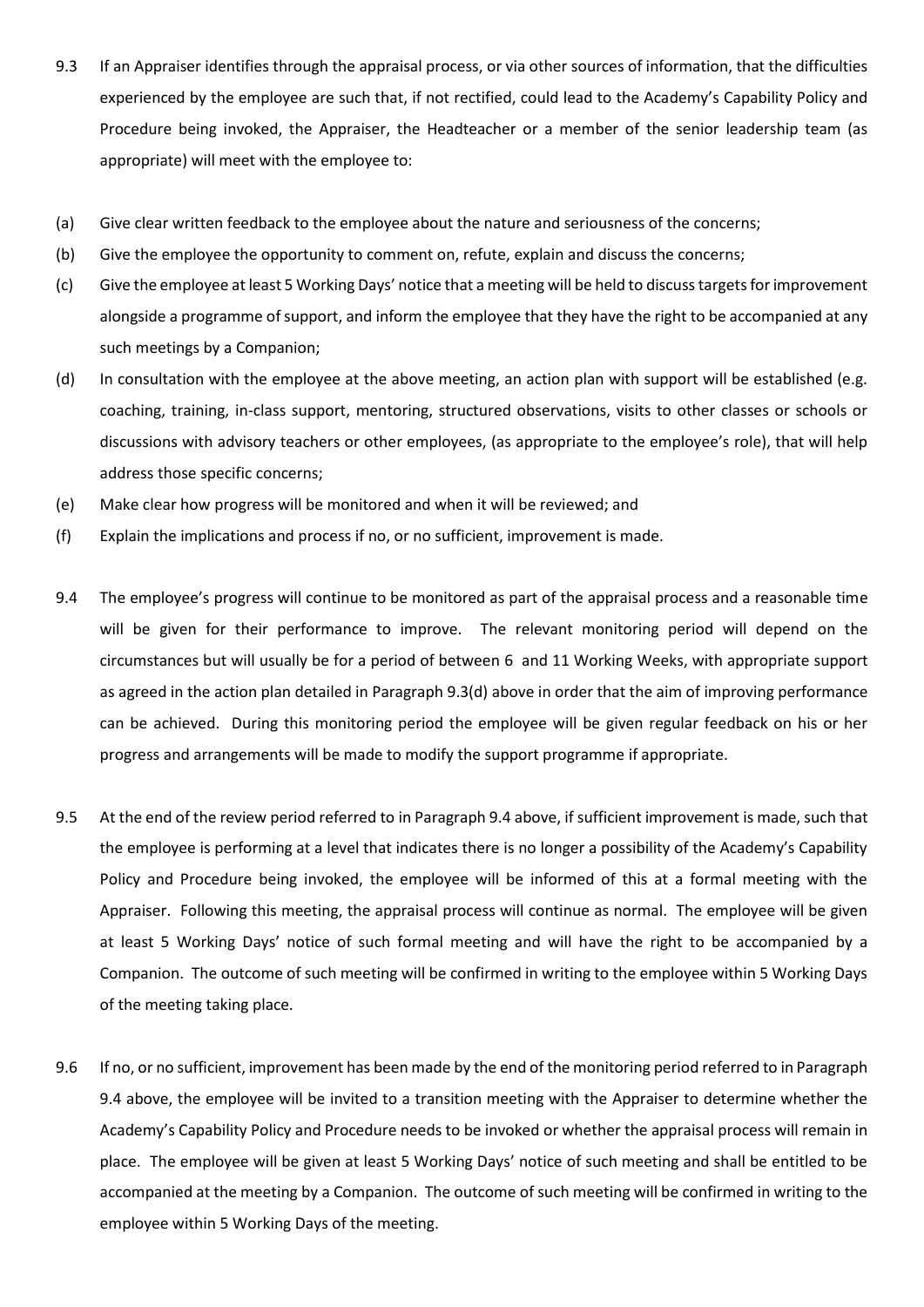- 9.7 Prior to invoking the Capability Policy and Procedure, the Appraiser will seek to ensure that the employee has undergone an appropriate period of induction to their role, an up to date job description has been issued to them, professional standards and overall expectations of performance have been made clear and the employee's performance has been monitored and feedback has been provided.
- 9.8 Whilst the Appraisal Report does not form part of any formal capability of disciplinary procedures, any relevant information from the appraisal process including the contents of the Appraisal Report may be taken into account by those responsible for taking decisions about capability and disciplinary matters.

## **10. APPEALS**

- 10.1 Employees have a right of appeal against any of the entries in the written Appraisal Report and a separate right of appeal against a decision to invoke the Academy's Capability Policy and Procedure made in accordance with Paragraph 9.6 above. If an appeal relates to a decision about pay, the employee is referred to the Academy's Pay Policy and Procedure.
- 10.2 An appeal in accordance with Paragraph 10.1 must be made in writing to the Clerk and lodged within 10 Working Days of receipt of the Appraisal Report (which will usually be received in the review meeting referred to in Paragraph 8.5) or the date of the letter confirming the outcome of the meeting provided for in Paragraph 9.6.
- 10.3 The appeal letter must set out the grounds of the appeal in detail.
- 10.4 An Appeal Meeting will normally be held within 20 Working Days of an appeal letter being received by the Clerk.
- 10.5 The appeal will usually be heard by the Headteacher unless they have participated in the appraisal review which is being appealed, in which case the appeal will be heard by the Chair assisted by a representative appointed by the Local Governing Body (if the Chair deems this is necessary).
- 10.6 The outcome of the Appeal Meeting will be confirmed in writing to you within 5 Working Days of the date of the Appeal Meeting. The decision reached following the Appeal Meeting is final and there will be no further right of appeal. The possible outcomes of an Appeal Meeting are any one or more of the following (as appropriate):
- (a) the entries made in the Appraisal Report are upheld;
- (b) the outcome of the meeting provided for in Paragraph 9.6 stands and the Capability Policy is invoked;
- (c) the appeal is upheld and any disputed entries in the Appraisal Report are referred back to the Appraiser for reconsideration;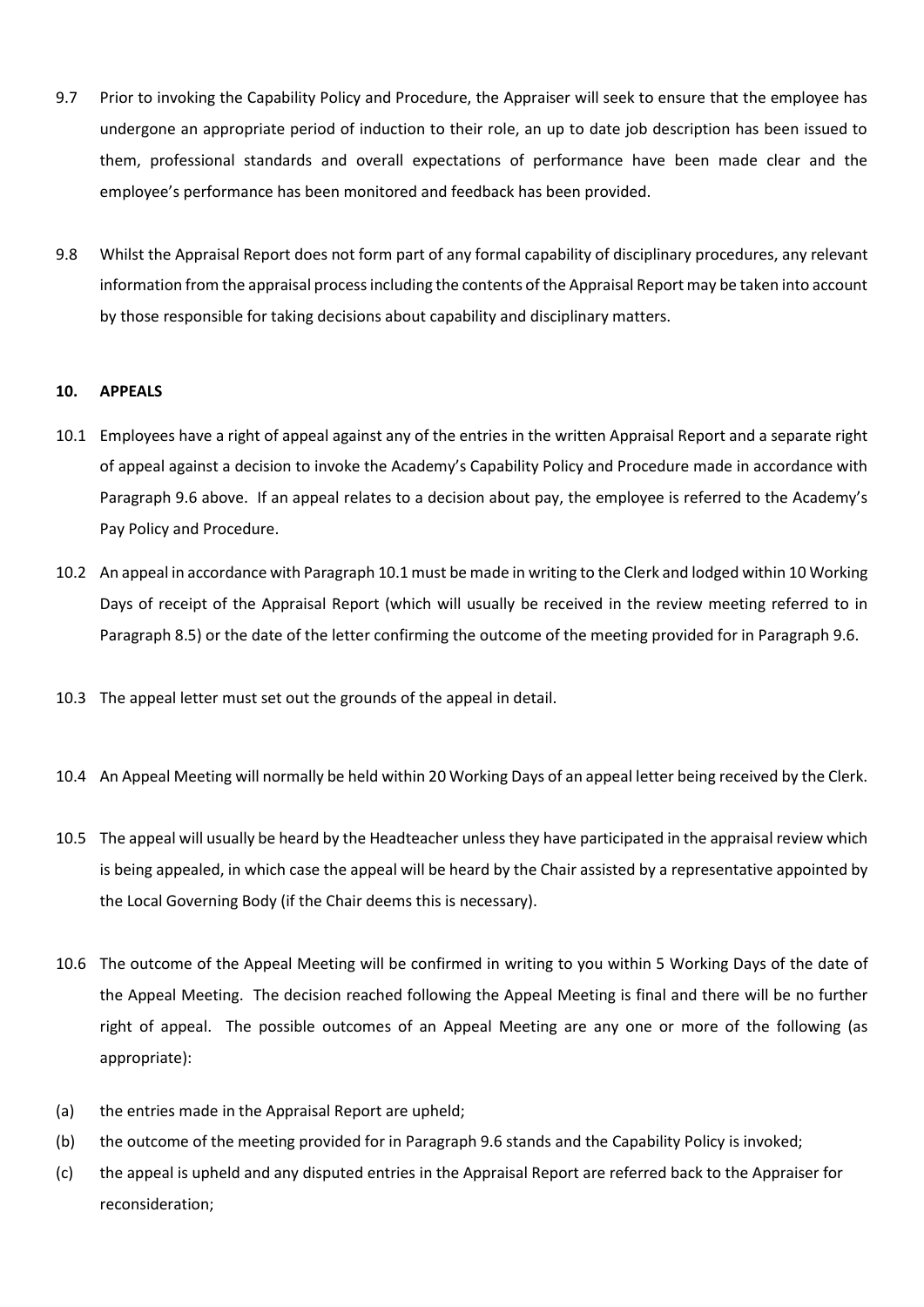- (d) the outcome of the meeting under Paragraph 9.6 is overturned and the appraisal process will continue as normal.
- 10.7 Where an appeal is against entries in the Appraisal Report and the outcome of a meeting heard under Paragraph 9.6, the appeals will be heard together. For the avoidance of doubt, it will be possible for the outcome of each appeal, where both entries in the Appraisal Report and the outcome of a meeting heard under Paragraph 9.6 are appealed, to be different.

## **11. COMPANION**

- 11.1 Where a meeting is held under Paragraphs 9 or 10 above, you may be accompanied by a Companion.
- 11.2 You must let the person appointed to hold such meeting under Paragraphs 9 or 10 above know who your Companion will be at least one Working Day before the meeting.
- 11.3 If you have any particular reasonable need, for example, because you have a disability, you can also be accompanied by a suitable helper.
- 11.4 Your Companion can address the meeting in order to:
- (a) put your case;
- (b) sum up your case;
- (c) respond on your behalf to any view expressed at the meeting; and
- (d) ask questions on your behalf.
- 11.5 Your Companion can also confer with you during the meeting.
- 11.6 Your Companion has no right to:
- (a) answer questions on your behalf;
- (b) address the meeting if you do not wish it; or
- (c) prevent you from explaining your case.
- 11.7 Where you have identified your Companion and they have confirmed in writing to the relevant person appointed under Paragraphs 9 or 10 that they cannot attend the date or time set for the meeting, the meeting will be postponed for a period not in excess of five Working Days from the date set by the Academy to a date or